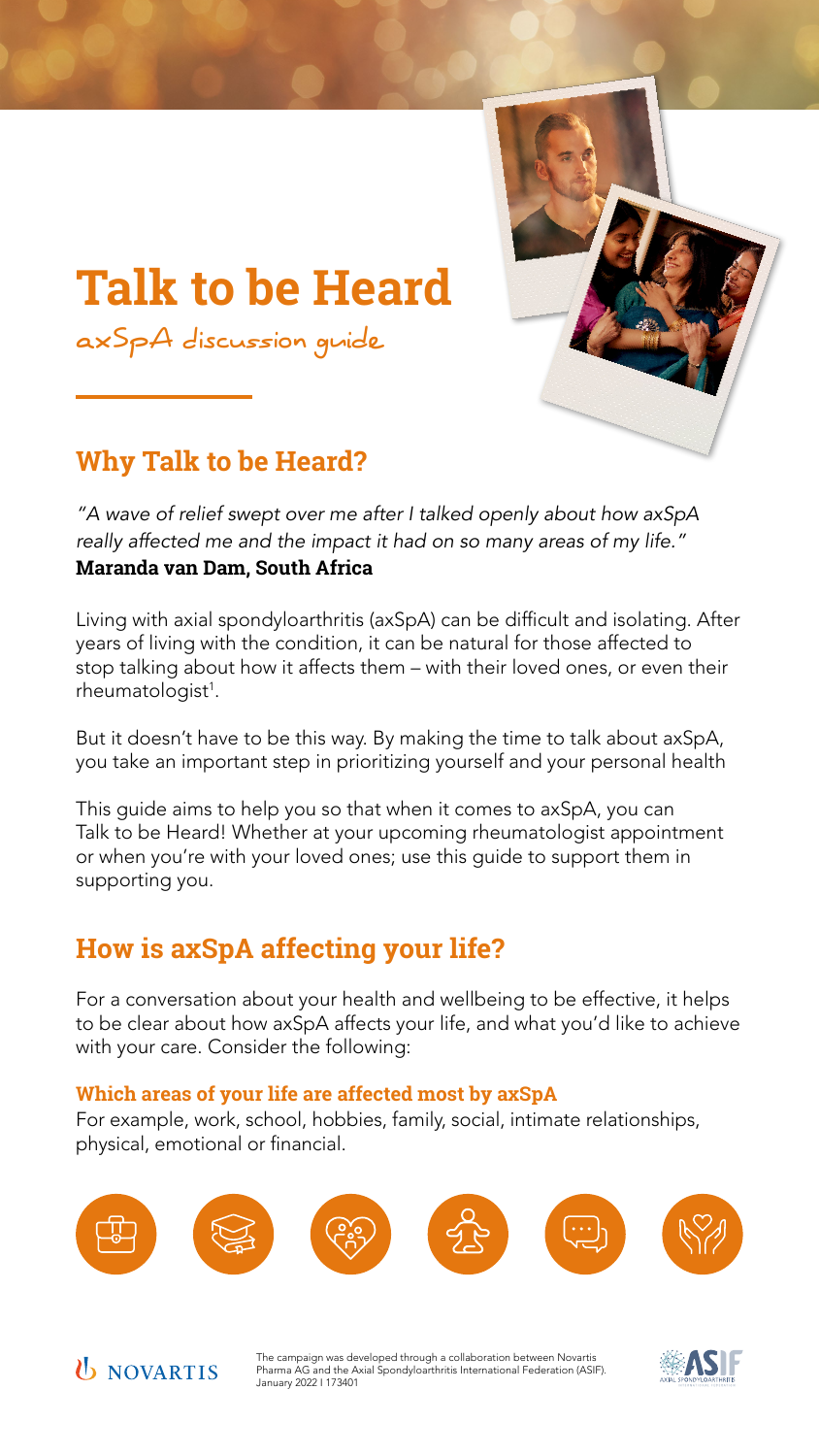

### *Q1. How does axSpA affect these different areas of your life? For example:*

- Fatigue, pain and poor sleep cause me to often be in a bad mood, affecting my relationships.
- My disability affects my confidence and self-esteem, negatively impacting my social life.
- The pain and stiffness make it difficult for me to take care of myself properly; I struggle to do things like wash my hair or dress myself.
- I worry about how the disease will progress and whether I will be able to take care of myself in the future, both physically and financially.
- The unpredictability of flares makes it difficult for me to attend university lectures regularly and keep up with work.



- Care can include social support, meditation and mindfulness, mental health counselling or therapy, physiotherapy, aquatic therapy and medical treatment, among others.
- Being able to complete my university course.
- Being able to get through the workday and feeling that colleagues know I am doing a good job.
- Having the confidence to go out to meet friends more often.



### *Q2. What would you like to achieve through your axSpA care? For example:*

- Achieving better sleep, where I feel rested.
- Being able to do the gardening or other hobbies again.
- Feeling motivated to take care of myself and feel less discouraged.

## *Q3. How satisfied are you that your current care allows you to achieve your goals?*

If you were to give your current care a rating from 1 to 5, where 1 is 'very unsatisfied' and 5 is 'very satisfied', what would your rating be?



**Instructions: These are just a few examples of how axSpA might affect people. Think about your own experiences and write down how your axSpA symptoms affect different areas of your life.**

#### **Write down your responses, so you have them ready when discussing your axSpA**





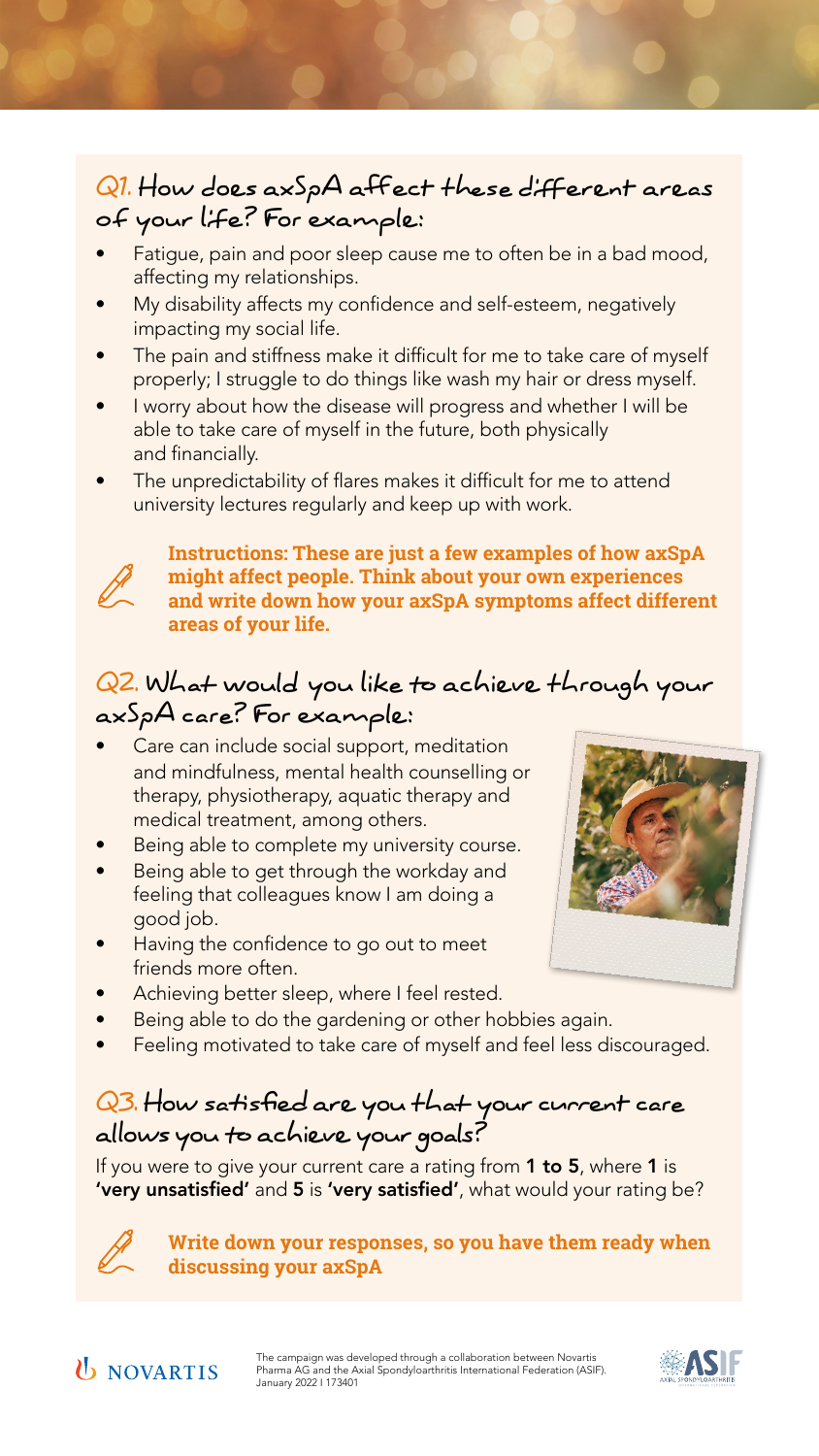### **How to Talk to be Heard with your Rheumatologist?**

It can sometimes feel as though your rheumatologist focuses more on the "technical" elements of your axSpA. However, your rheumatologist should know that the effects of axSpA can be different for everyone and are much broader than pain and inflammation.

By telling your rheumatologist about how axSpA affects your life and what you'd like to achieve with your care, you can work together to improve it. Thinking about what you noted above, consider the following:

- Use clear language and examples to talk about the physical symptoms and non-physical impacts on your life that bother you most – for example "I cannot get out of bed most days" or "I am very worried about work."
- Discuss any major life decisions you are thinking of making, especially if it is related to your axSpA – for example, changing your job because of the disease or starting a family.
- Explain what is important to you when it comes to treatment and care.



- Express that you'd like to be involved in decisions regarding your treatment and care. Together, assess the benefits and risks of different options, agree on the plan and how you will monitor progress.
- Medical tests may not always give a complete picture. Even if a test result shows an improvement, it is important to give clear examples of how the symptoms may still be affecting you and talk about options to improve your care.
- Don't hesitate to talk about your future living with axSpA and discuss your longer-term care.
- If possible, take a family member or friend with you to support you.
- **• Don't be worried to ask questions or raise doubts, even if they seem unimportant.**



**Whenever axSpA affects you, write it down so you build a comprehensive picture of how your life is affected, and take the notes with you to your next appointment. Your rheumatologist may also be able to provide you with selfassessment tools to complete in between appointments.**